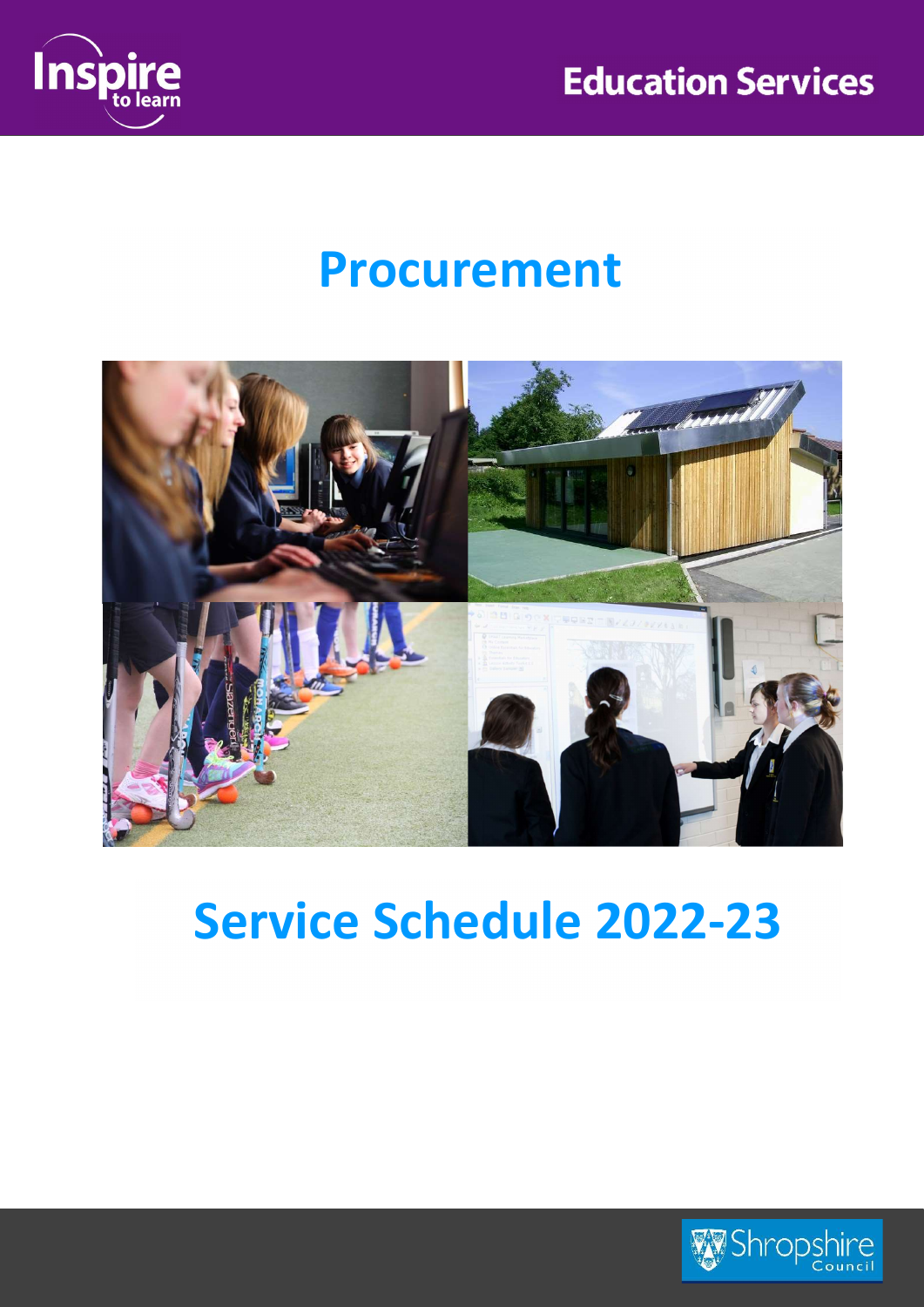## **Education Services**





The Procurement Team provides a range of professional services that enable schools to ensure they are procuring value for money and adhering to Procurement Regulations.

The team are highly experienced across a wide-range of public procurement areas and can provide a range of service including:

• Providing general & specific procurement advice on procurement routes, tendering, supplier issues and contract management.



- Health checks on current contract arrangements and advice on re-procuring and governance arrangements.
- Providing advice on adherence to the requirements of the European Procurement Directive, UK Public Contract Regulations and other applicable procurement regulations.
- Managing tendering processes on your behalf including:-
	- 1. Initial advice and assistance with scoping and specifying
	- 2. Drafting and placing of relevant notices
	- 3. Drafting of relevant pre-qualification questionnaires and tender documents
	- 4. Administering the tender process (dealing with applicants and dispatch of documents)
	- 5. Assistance in the evaluation of questionnaires and selection of bidders and in the evaluation of tenders and the awarding of contracts.
	- 6. Negotiating and finalising award of contracts.